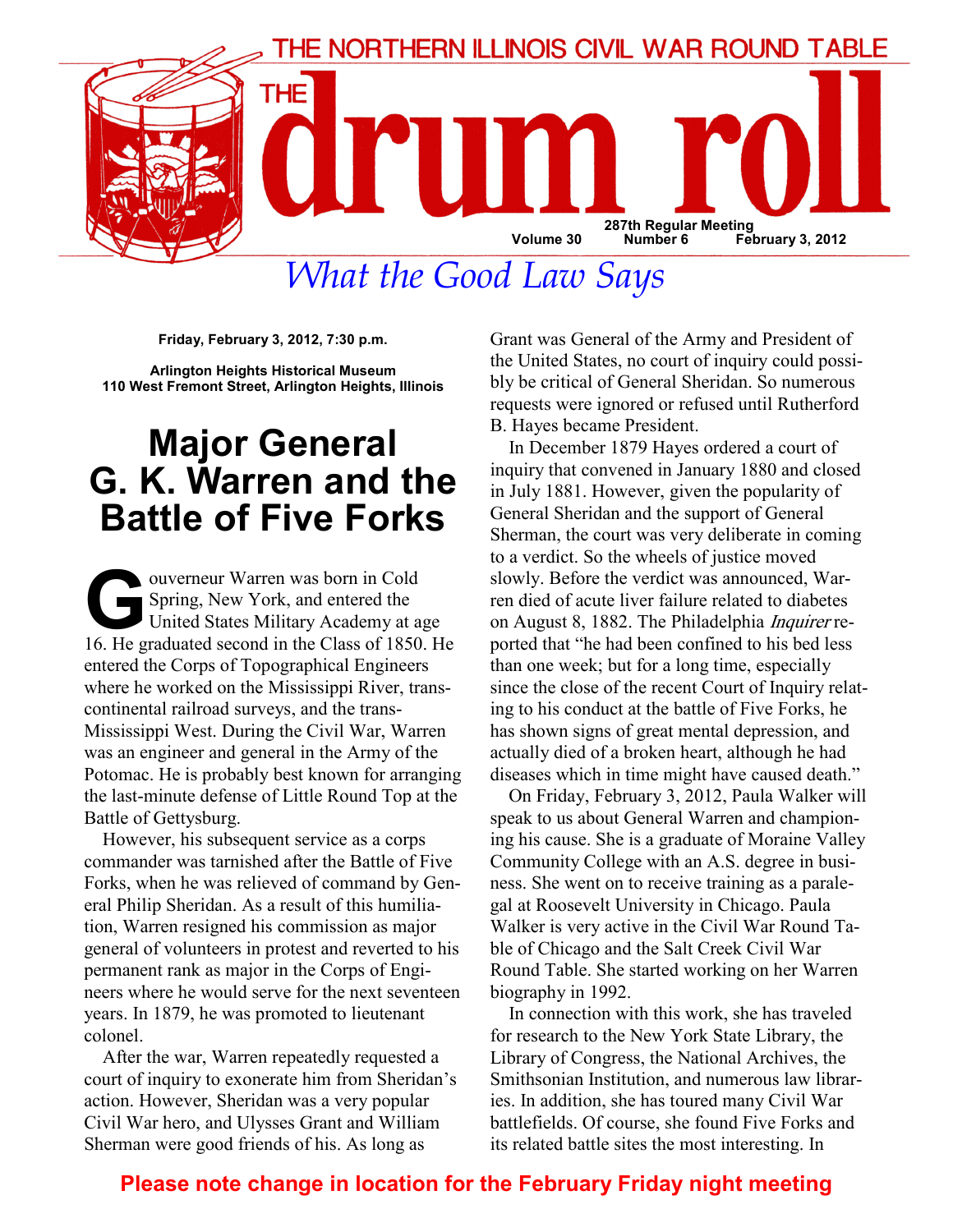2006, she asked Robert Girardi to join her on the biography because she understood that she was not the person to treat Generals Grant and Sheridan fairly, and being as fair as possible was always her goal. The Warren biography What the Good Law Says is close to being published.

All who would like to join us for dinner with Paula Walker at 5:30 p.m. before the meeting on February 3 at Sam's of Arlington restaurant, 1863 West Central Road, Arlington Heights, should notify me at jallen5393@aol.com or  $(847)$  516-6429 by Wednesday, February 1. —Jerry Allen

# Visit from a Battlefield Rock Star

#### By Tom DeFranco

The Northern Illinois Civil War Round<br>Table was truly blessed to have as our<br>speaker one of the most prolific Civil<br>students of our time. Edwin C. Bearss graced Table was truly blessed to have as our speaker one of the most prolific Civil War students of our time. Edwin C. Bearss graced us with his presence on Friday evening, January 6, 2012. Bearss not only is America's premier Civil War expert, but he is endowed with an unbelievable knowledge of general military history as well. He well knows the "sting of battle" (to borrow a phrase from George C. Scott, in Patton) from personal experience. He was one of several Marines from his platoon wounded by Japanese fire from a series of machine gun nests situated across Suicide Creek on the western end of the island of New Britain near Cape Gloucester, where the First Marine Division landed on the day after Christmas 1943. The action that saw Bearss and his colleagues hit by machine-gun fire took place a little over a week after the invasion.

What does this have to do with the American Civil War? Some of the methods and systems of medical care that Bearss received for his wounds represented a refinement of those instituted in the earlier war. By the time of the Second World War, sulfa powder and pills helped to stem the tide of infection (until penicillin came into use near the end of the war).

For the Civil War soldier, the medical authorities did not yet have the benefit of Pasteur's or Lister's research on germs and infections. That was why so many more Yanks and Rebs died of disease, instead of minie balls and artillery projectiles. But knowledge alone didn't always help a soldier's lot. Even during the Franco-Prussian War of 1870–71, more men were still killed by microbes than by ordnance.

Doctors Lawson, Hammond, and Letterman were the Union army's chief surgeons during the Civil War. Dr. Tom Lawson was a very frugal sort who frowned upon even the most useful of expenditures that would make medical practice in the army as efficient, safe, and clean as possible. As early as mid-1861, the newly formed United States Sanitary Commission produced a White Paper making several key suggestions, including ousting Dr. Lawson from his post and replacing him with Dr. William Hammond.

Dr. Hammond had some important qualities that Dr. Lawson lacked, such as drive, determination, and a desire to see the medical care offered in the army improve drastically. He suggested the use of ambulances and medical schools and training for the ambulance drivers and nurses. A run-in with other medical authorities led to his dismissal

Enter Dr. Jonathan Letterman. He continued the concept of an efficient ambulance service, but his biggest claim to fame was the establishment and implementation of a system of triage and mobile regimental hospitals. He also instituted forward aid stations.

Bearss also explained to the audience that the old adage of a wounded soldier biting the bullet was becoming a thing of the past during the Civil War. Some 95 percent of amputations were done with chloroform or ether administered as anesthesia. Still, anesthetic or not, depending upon the location of the wound, death was not uncommon. For the extremities, fingers and toes saw mortality rates of 3 and 6 percent respectively. When a leg wound required amputation, the further up the leg, the likelier the patient was to die. The soldier hit in the lower leg (below the knee) experienced a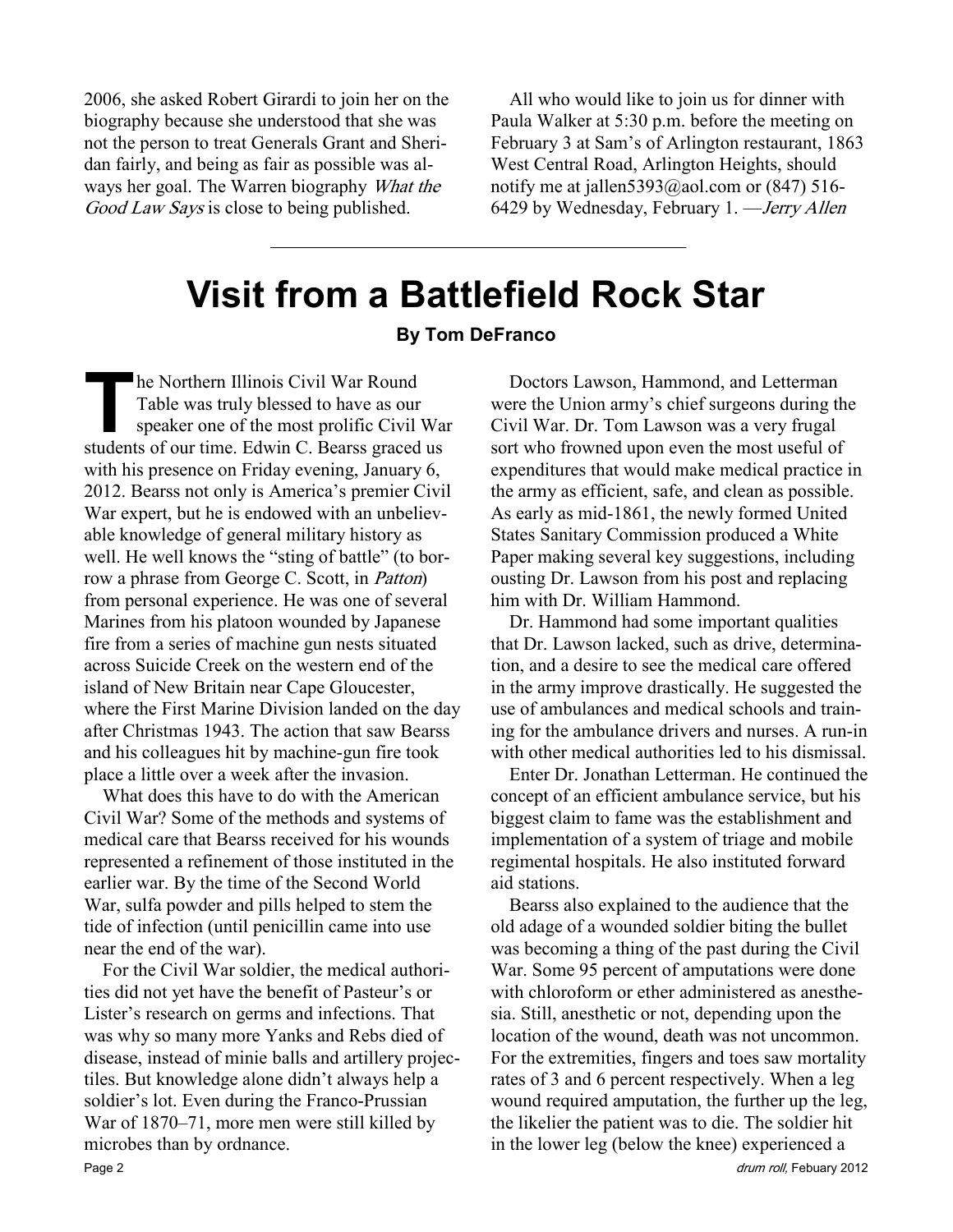38 percent mortality rate, and a knee joint wound saw a 58 percent likelihood of death. God forbid a hip joint wound; the death rate for that wound was 88 percent.

On January 3, 1944, when Ed Bearss was wounded, Letterman's system of triage was still in use, albeit in a more refined manner, and the wounded moved from one level of care to another much quicker, with more steps along the way. There was also a difference between the distances of the forward aid station and the immediate front. Bearss was shot in both arms, his posterior, and one of his heels.

He reported that he was put into a cast and felt like Lon Chaney in one of the mummy movies after a while. About four months later, in May 1944, Bearss, recuperating in San Diego, was told that he would not require amputation. This news made it easier for him to enjoy his hobby of researching and studying the Civil War.

And it gave those of us in the Civil War community the benefits of having him guide us through military battlefield parks, reading his articles and books, and listening to him speak at round tables and symposia for more than half a century.

I sincerely thank Ed Bearss, on behalf of the Northern Illinois Civil War Round Table, for a gripping presentation on Civil War medicine and the way it influenced those who helped him with the battlefield wounds he sustained. It isn't often that we are blessed to have not only one of the most famous people in the Civil War community speak to us, but a true war hero, as well.

## February Events

#### February 1, Lake County Civil War Round Table. Gene Wells will speak on the battle of Pea Ridge.

Through February 17, Phillips Library, Aurora University, Aurora, IL. Lincoln: the Constitution and the Civil War, a traveling exhibition by the American Library Association, will be on display. Free. More information is available at www.aurora.edu/artsandideas.

February 4, Civil War Museum, Kenosha, WI. Re-enactor Steve Acker will portray an officer of the 36th Wisconsin Infantry at its winter camp outside Petersburg, VA, from 10 a.m.–1 p.m. At 1 p.m. he will talk on offensive and defensive tactics and basic infantry practices taught to officers during the Civil War. He will then take those specifics to Ulysses S. Grant and Braxton Bragg and apply them to battles of the audience's choosing. Free program sponsored by the Milwaukee Civil War Round Table and the Iron Brigade Association. Information on all museum activities is available at www.thecivilwarmuseum.org or (262) 653-4140.

February 10, Civil War Museum, Kenosha, WI. Dan Nettesheim will examine how elements of Grant's Fort Henry/Donelson Campaign influenced his strategy throughout the rest of the war, 12 noon. Free.

February 10, Chicago Civil War Round Table.

Harry Bulkeley will speak on U. S. Grant: "I Propose To Fight It Out."

February 17, Salt Creek Civil War Round Table. Leslie Goddard will appear as Mary Chesnut. February 12, Civil War Museum, Kenosha, WI. Timothy Connors and George Buss will re-enact and discuss portions of the 1860 Lincoln-Douglas debate, 1 p.m. Free program sponsored by the Milwaukee Civil War Round Table and the Iron Brigade Association.

February 14, McHenry County Civil War Round Table. Kathy Grey will speak on the Grimke Sisters, Part Two.

February 15, Civil War Museum, Kenosha, WI. Curator Doug Dammann will lead a discussion on Army Life in a Black Regiment, focusing on Colonel Thomas Walworth Higginson's experience leading the Union's first regiment of freed slaves, 7 p.m. Cost \$10, \$5 for Friends of the Museums. Advance registration required.

February 18, Civil War Museum, Kenosha, WI. Dr. Gordon Dammann will talk about how Dr. Jonathan Letterman revolutionized the way wounded were removed from the battlefield and how his plans are still instituted today, 1 p.m. Cost \$10, \$5 for Friends of the Museums. Advance registration required.